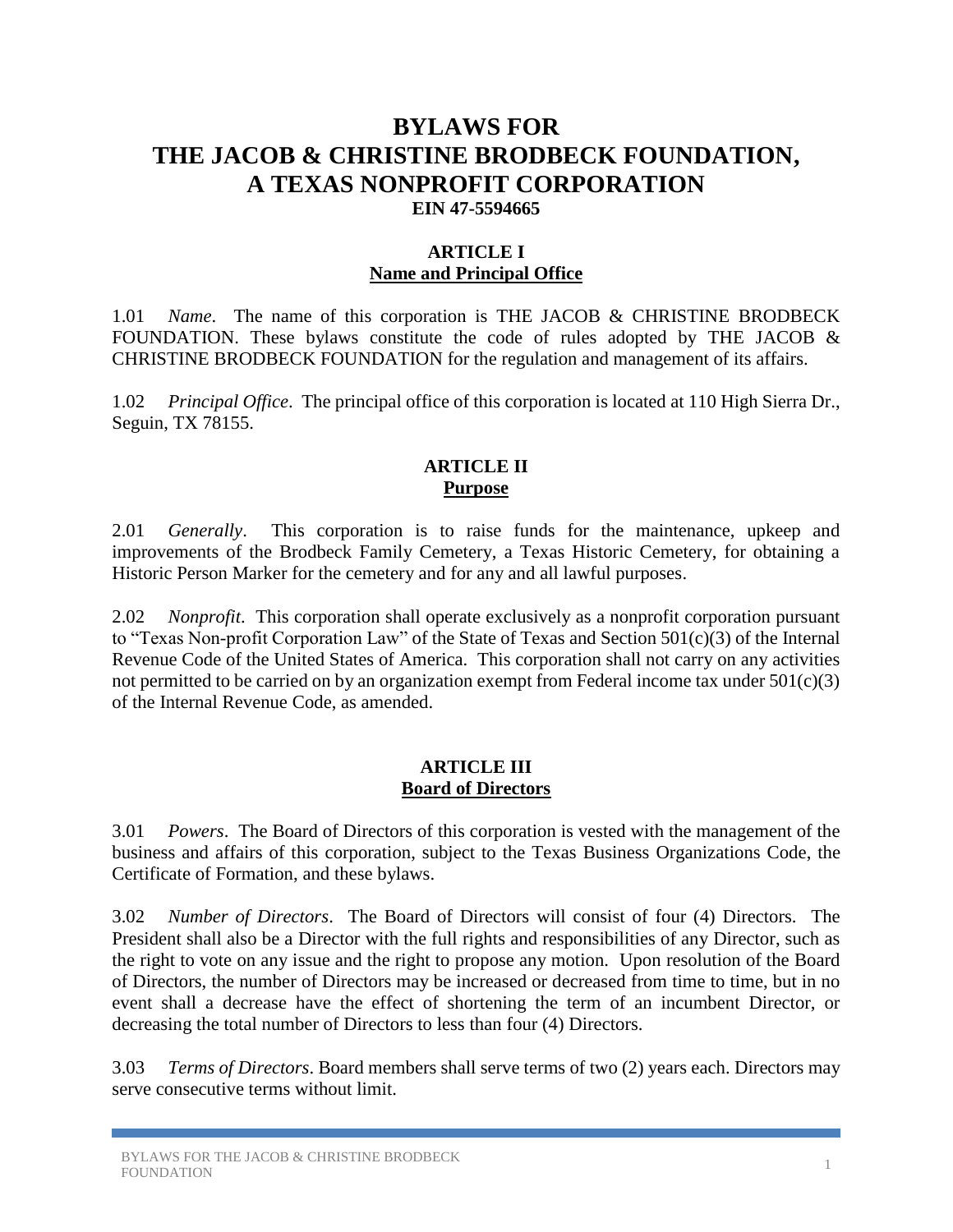3.04 *Staggered Terms*. There shall be staggered terms of office for Directors so that one-half (1/2) of the directorships shall be up for election each year (or if the number does not evenly divide by halves, the board shall be divided as close to halves as possible). The system for staggered terms of office shall be implemented as follows: At the organization meeting of the Board of Directors at which these bylaws are adopted there shall be a drawing in order to determine the initial terms of the Directors. After the drawing, half of the board member shall have an initial term of one (1) years, and the other half shall have an initial term of two (2) years. The minutes of this board meeting shall show the results of the drawing.

3.05 *Eligibility*. Any current Director or Officer may be nominated for Director. Any Member in good standing for the year prior to the election date may be nominated for Director.

3.06 *Elections of Directors*. Directors are elected by the Members of this corporation. Elections for Directors filling expired terms shall be held at the annual membership meeting. Any directorship to be filled by reason of an increase in the number of Directors shall be filled at the next regular meeting of the Members or at a special meeting called for that purpose. When a reappointment or replacement is made, the re-appointment or replacement shall be considered effective on the date that the prior term expired (i.e., the new term does not begin on the date of the election). Board members whose terms have expired may continue serving until they are either re-appointed or until their successors are chosen.

3.07 *Resignation*. Any Director may resign at any time by delivering written notice to the Secretary or President of the Board of Directors. Such resignation shall take effect upon receipt or, if later, at the time specified in the notice.

3.08 *Removal*. Any Director may be removed with or without cause, at any time, by a majority resolution of the entire Board of Directors, at a Regular or Special Meeting called for that purpose. Any Director under consideration of removal must first be notified about the consideration by written notice at least five (5) days prior to the meeting at which the vote takes place. Any Director under consideration of removal shall be given an opportunity to be heard at the meeting called for that purpose.

3.09 *Vacancies*. Vacancies shall be filled by majority vote of the remaining members of the Board of Directors, though less than a quorum, and the Director filling the vacancy shall serve for the remainder of the term of the directorship that was vacated. Vacancies shall be filled as soon as practical. Any Director may make nominations to fill vacant directorships.

3.10 *Compensation*. Directors may not receive compensation for their services, but by resolution of the Board of Directors, may be reimbursed for any actual expenses incurred in the performance of their duties for the Corporation, as long as a majority of disinterested Board of Directors approve the reimbursement. The Corporation shall not loan money or property to, or guarantee the obligation of, any Director.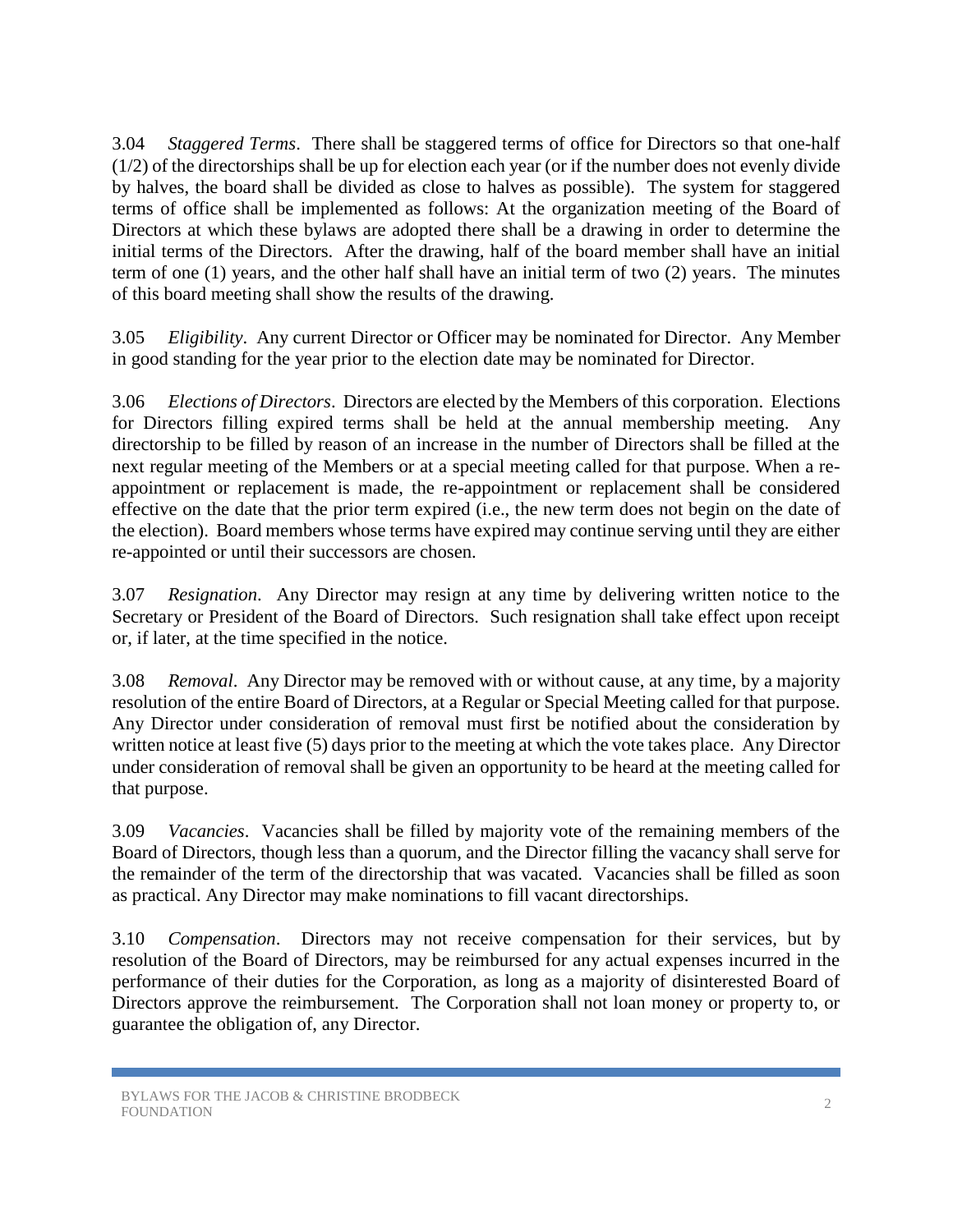#### **ARTICLE IV Committees**

4.01 *Executive Committee*. The President, Vice President, Treasurer, and Secretary of the Corporation shall constitute the executive committee. The executive committee shall have the authority to direct the activities of this corporation as authorized by the Board of Directors. The President shall act as chairperson of the executive committee. A majority of the Executive Committee shall constitute a quorum for the transaction of business, and all decisions shall be by majority vote of those present.

4.02 *Additional Committees*.The Board of Directors may from time to time designate and appoint additional standing or temporary committees. Such committees shall have and exercise such prescribed authority as is designated by the Board of Directors. The Directors may authorize these committees to exercise any powers, responsibilities, and duties consistent with the Certificate of Formation and these bylaws.

#### **ARTICLE V Board Meetings**

5.01 *Place of Board Meetings*. Regular and Special Meetings of the Board of Directors will be held at any place that the President may designate in the State of Texas.

5.02 *Regular and Special Meetings*. Regular meetings of the Board of Directors shall be held annually, or more frequently as deemed necessary by the Board of Directors. Special Meetings may be called by a majority of Directors.

5.03 *Notice of Board Meetings*. Notice of the date, time, and place of Regular Meetings shall be given to each board member by regular mail, telephone (including voice mail), facsimile, or electronic message not less than ten (10) days notice prior to the meeting. Notice of the date, time, and place of special meetings shall be given to each board member using the same methods, but with no less than ten (10) days notice prior to the meeting.

5.04 *Waiver of Notice*. Attendance by a Director at any meeting of the Board of Directors for which the Director did not receive the required notice will constitute a waiver of notice of such meeting unless the Director objects at the beginning of the meeting to the transaction of business on the grounds that the meeting was not lawfully called or convened.

5.05 *Quorum*. A majority of the incumbent Directors (not counting vacancies) shall constitute a quorum for the purposes of convening a meeting or conducting business. At Board meetings where a quorum is present, a majority vote of the Directors attending shall constitute a resolution of the Board unless a greater number is required by the Certificate of Formation or by any provision of these bylaws.

5.06 *Meetings by Remote Communications Technology.* A meeting of the members of the corporation, the board of directors of the corporation, or any committee designated by the board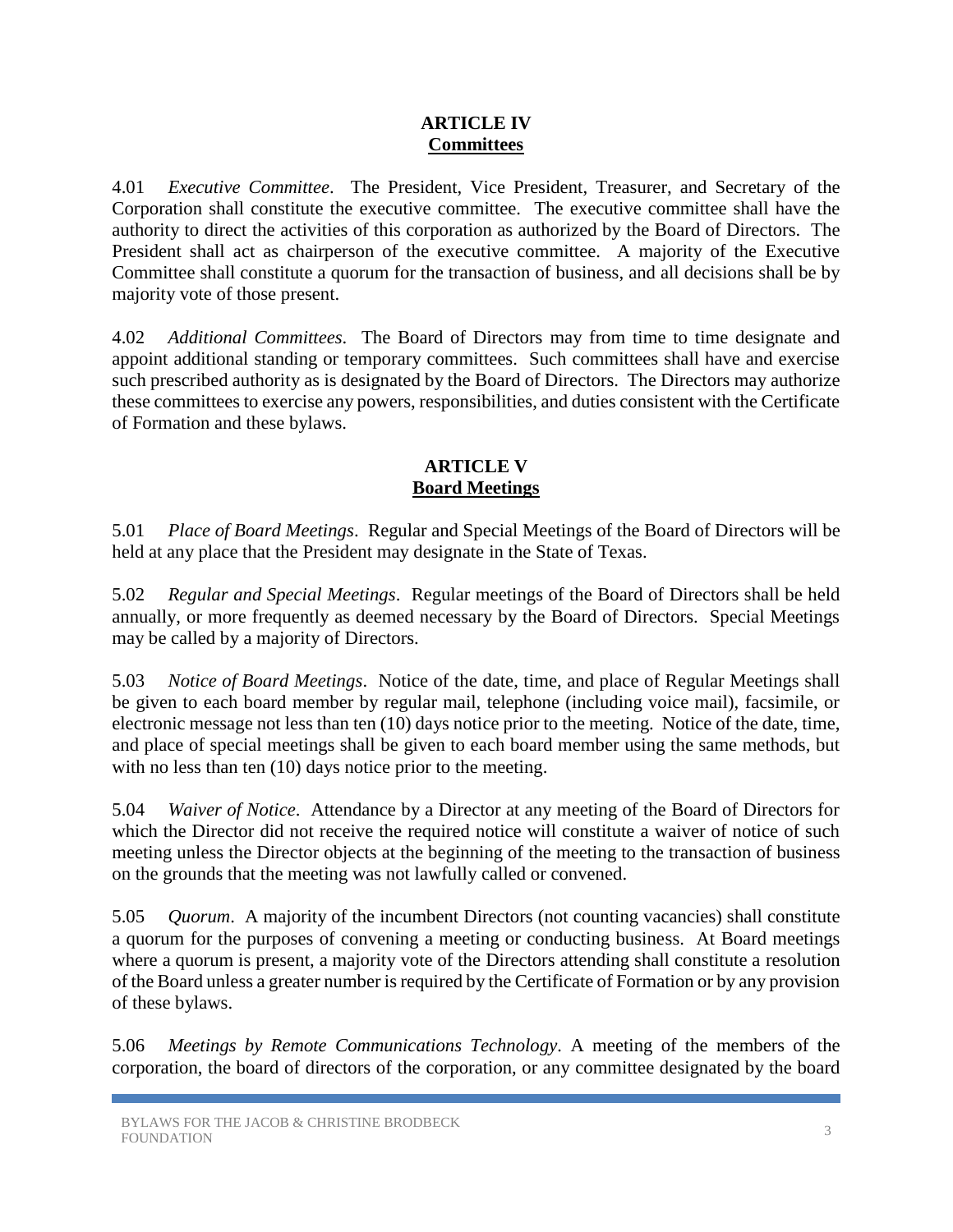of directors of the corporation may be held by means of a remote electronic communications system, including videoconferencing technology or the Internet, only if:

- (a) each person entitled to participate in the meeting consents to the meeting being held by means of that system; and
- (b) the system provides access to the meeting in a manner or using a method by which each person participating in the meeting can communicate concurrently with each other participant.

# **ARTICLE VI Officers**

6.01 *Roster of Officers*. The Corporation shall have a President, Vice President, Secretary, Treasurer. The Corporation may have, at the discretion of the Board of Directors, such other officers as may be appointed by the Directors. One person may hold two or more offices, except that the positions of President, Secretary, and Treasurer are mutually exclusive.

6.02 *Election and Removal of Officers*. All officers shall serve two (2) year terms. The election shall be conducted at the Board of Directors' annual meeting and following the election of the new Board of Directors filling expired terms, or as soon as practical thereafter. Officers shall remain in office until their successors have been selected. Officers may serve consecutive terms without limit. The election of officers shall be by majority vote of the Board of Directors attending the meeting.

6.03 *Staggered Terms*. There shall be staggered terms of office for Officers so that one-half (1/2) of the officer positions shall be up for election each year. The system for staggered terms of office shall be implemented as follows: At the first annual meeting of the Board of Directors the Officers shall be elected to the following initial terms of service:

- (a) The President and Secretary shall be elected for a two (2) year initial term of service.
- (b) The Vice President and the Treasurer shall be elected for a one year initial term of service.

6.04 *Vacancies*. If a vacancy occurs during the term of office for any elected officer, the Board of Directors shall elect a new officer to fill the remainder of the term as soon as practical.

6.05 *Removal of Officers*. Any Officer may be removed with or without cause, at any time, by a majority resolution of the majority Board of Directors, at a Regular or Special Meeting called for that purpose. Any Officer under consideration of removal must first be notified about the consideration by written notice at least five (5) days prior to the meeting at which the vote takes place. Any Officer under consideration of removal shall be given an opportunity to be heard at the meeting called for that purpose.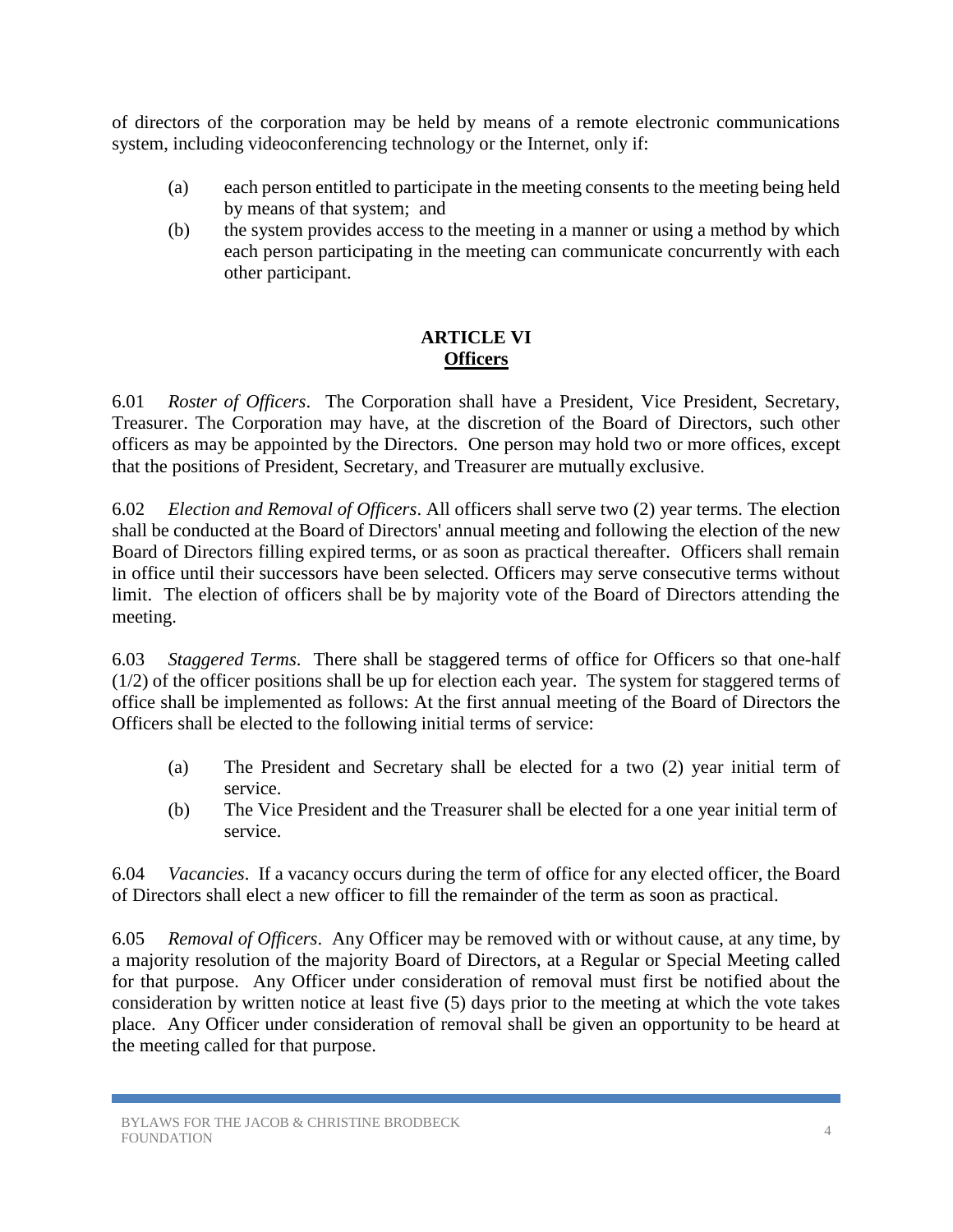6.06 *Compensation.* Officers will not receive compensation for their services, but by resolution of the Board of Directors, may be reimbursed for any actual expenses incurred in the performance of their duties for the Corporation, as long as a majority of disinterested Board of Directors approve the reimbursement. The Corporation shall not loan money or property to, or guarantee the obligation of, any Officer.

### 6.07 *President*

- The President will supervise and control the affairs of the Corporation and shall exercise such supervisory powers as may be given him/her by the Board of Directors.
- The President will perform all duties incident to such office and such other duties as may be provided in these bylaws or as may be prescribed from time to time by the Board of Directors. The President shall preside at all board meetings and shall exercise parliamentary control in accordance with Robert's Rules of Order.
- The President shall serve as an ex-officio member of all standing committees, unless otherwise provided by the Board of Directors or these bylaws.
- The President shall, with the advice of the Board of Directors and in accordance with the requirements of these bylaws, set the agenda for each meeting of the Board of Directors.

### 6.08 *Vice President*

- The Vice President shall act in place of the President in the event of the President's absence, inability, or refusal to act, and shall exercise and discharge such other duties as may be required by the board.
- The Vice President shall serve as the parliamentarian and interpret any ambiguities of the bylaws.

# 6.09 *Secretary*

- The Secretary will perform all duties incident to the office of Secretary and such other duties as may be required by law, by the Certificate of Formation, or by these bylaws.
- The Secretary shall attest to and keep the bylaws and other legal records of the Corporation, or copies thereof, at the principal office of the Corporation.
- The Secretary shall take or ensure that someone takes minutes of all meetings of the committees and Board of Directors, and shall keep copies of all minutes at the principal office of the Corporation.
- The Secretary shall keep a record of the names and addresses of the Directors at the principal office of the Corporation.
- The Secretary shall, with the approval of the Board of Directors, set up procedures for any elections held by the Corporation. The Secretary shall keep a record of all votes cast in such elections.
- The Secretary shall ensure that all records of the Corporation, minutes of all official meetings, and records of all votes, are made available for inspection by any member of the Board of Directors at the registered or principal office of the Corporation during regular business hours or at a reasonable time.
- The Secretary shall see that all notices are duly given in accordance with these bylaws or as required by law.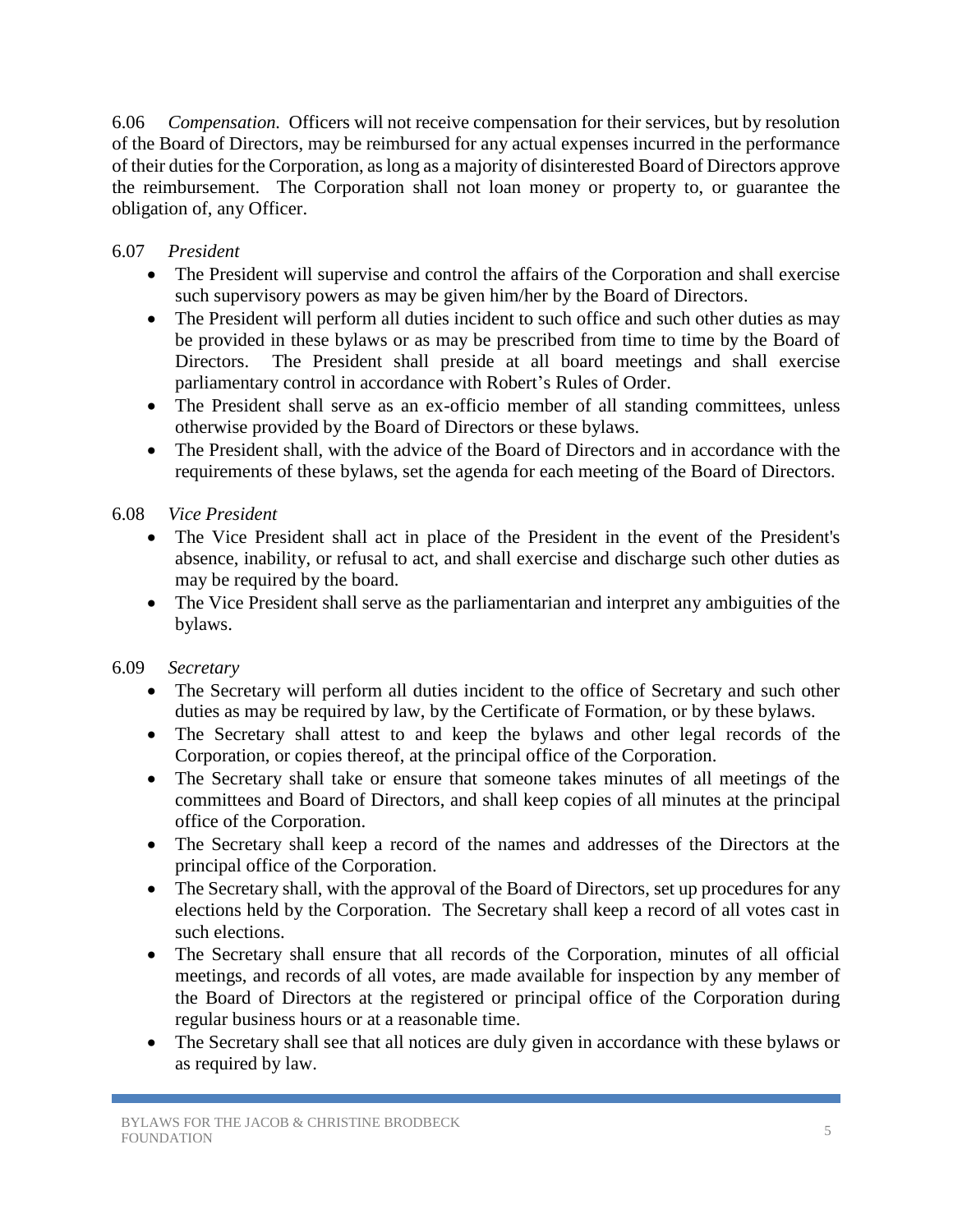- The Secretary shall see that all books, reports, statements, certificates, and other documents and records of the Corporation are properly kept and filed.
- In the case of the absence or disability of the Secretary, or the Secretary's refusal or neglect to fulfill the duties of Secretary, the Vice President shall perform the functions of the Secretary.

### 6.10 *Treasurer*

- The Treasurer will have charge and custody of all funds of the Corporation, will oversee and supervise the financial business of the Corporation, will render reports and accountings to the Directors as required by the Board of Directors, and will perform in general all duties incident to the office of Treasurer and such other duties as may be required by law, by the Certificate of Formation, or by these bylaws, or which may be assigned from time to time by the Board of Directors.
- The Treasurer and the staff of the Corporation shall devise a plan providing for the acceptance and disbursement of all funds of the Corporation which shall be approved by the Board of Directors.
- The Treasurer, with the approval of the Board of Directors, shall set up all checking, savings, and investment accounts of the Corporation and deposit all such funds in the name of the Corporation in such accounts.
- The Treasurer's signature shall be the authorized signature for all checking, savings, and investment accounts of the Corporation unless the Treasurer, with the approval of the Board of Directors, designates another Director or Officer of the Corporation as an authorized signatory for a particular type of disbursement.
- The Treasurer shall prepare a quarterly report for the Board of Directors, providing an accounting of all transactions and of the financial conditions of the Corporation.
- The Treasurer shall keep all financing records, books, and annual reports of the financial activities of the Corporation at the principal office of the Corporation and make them available at the request of any Director or member of the public during regular business hours or at a reasonable time for inspection and copying.

# **ARTICLE VII Members**

7.01 *Eligibility*. Membership may be granted to all descendants of Jacob & Christine Brodbeck and their families.

7.02 *Rights*. Each member of the Corporation shall be entitled to one vote on each matter submitted by the Board of Directors to a vote at a Regular or Special Membership meeting, except to the extent that the voting rights are limited or denied by the Certificate of Formation. No member shall be entitled to any dividend or any part of the income of the Corporation or to share in the distribution of the corporate assets upon dissolution. The Board of Directors has the discretion to decide which, if any, matters shall be submitted to the members for a vote, except that the following decisions will always be submitted to the membership for a vote: elections for members of the Board of Directors, dissolution of the corporation, merger or exchange with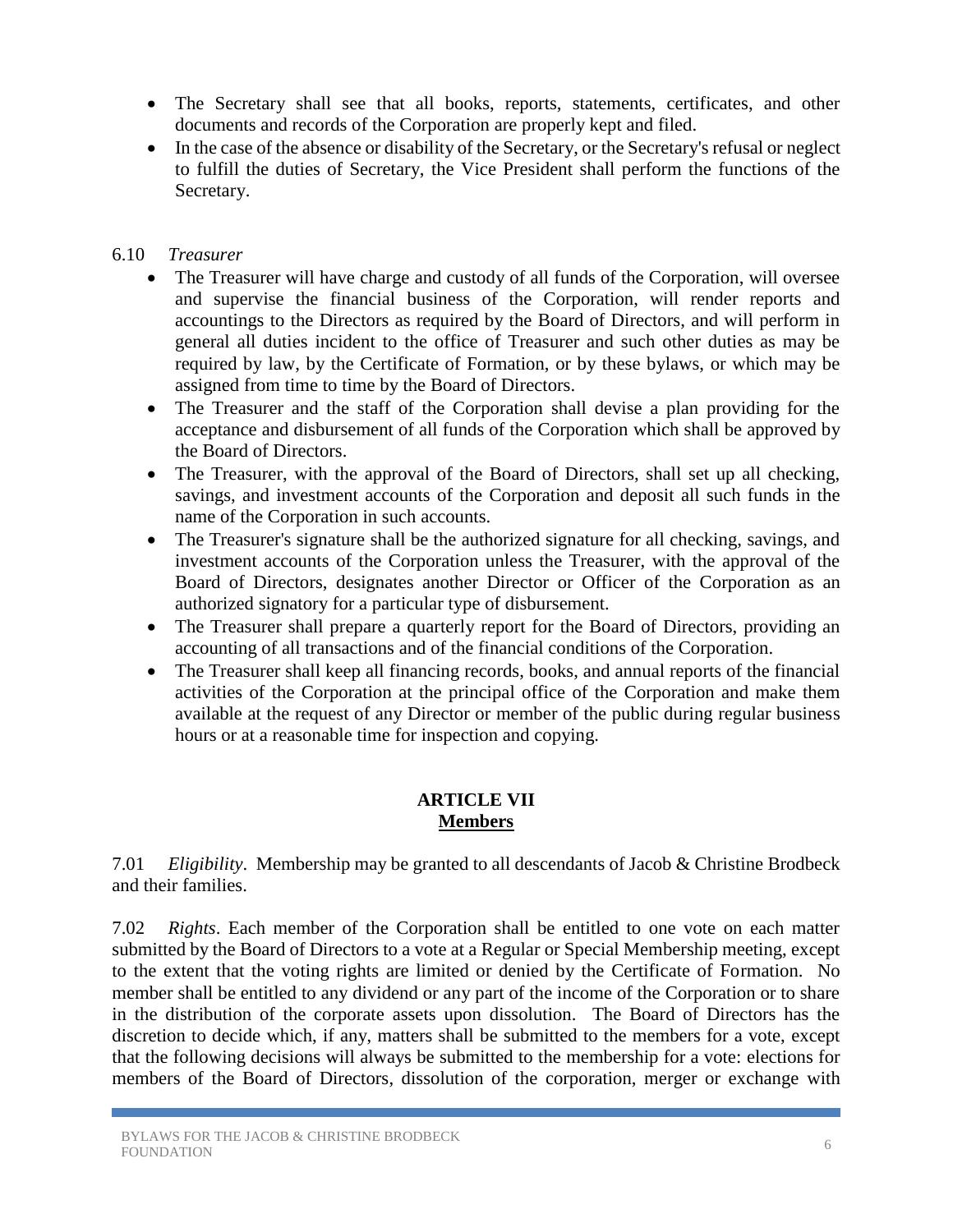another corporation, sale of substantially all the corporation's assets, and most amendments to the corporation's certificate of formation. A member of this corporation, on written demand stating the purpose of the demand, is entitled to examine and copy at the member's expense, in person or by agent, accountant, or attorney, at any reasonable time and for a proper purpose, the books and records of the corporation relevant to that purpose.

7.03 *Membership Actions*. The membership may act only at a properly called meeting of the membership where a quorum is present. At such a meeting, a vote of a majority of the members in attendance shall be an act of the membership, except that a two-thirds (2/3) majority of the members in attendance shall be required for the following: dissolution of the corporation, merger or consolidation with another corporation, sale of substantially all the corporation's assets, and most amendments to the corporation's certificate of formation. The attendance of one-tenth (1/10) of members shall constitute a quorum for the conduct of business at either a Regular or Special Membership Meeting.

7.04 *Record Date.* The record date for the purpose of determining the members of this corporation entitled to receive notice for a membership meeting is the twenty-first  $(21<sup>st</sup>)$  day before the date the action requiring the determination of members is taken. All Members, however, are entitled to vote at any membership meeting.

7.05 *Regular Membership Meetings*. The Membership shall meet once a year at a time designated by the Board of Directors. Regular Membership Meetings shall take place at any place that the President may designate within Gillespie County, Texas.

7.06 *Notice of Regular Membership Meetings*. Written notice of the Regular Membership Meeting shall be given not less than ten (10) calendar days nor more than sixty (60) calendar days before the date that such a meeting is to be held. Such written notice shall be delivered by mail, in person, facsimile, or electronic message and shall state the place, day, and time of the meeting.

7.07 *Special Membership Meetings*. Special Membership Meetings may be called at any time by the President, by a majority of the Board of Directors, or on written request of one-tenth (1/10) of members entitled to vote.

7.08 *Notice of Special Membership Meetings*. Notice of Special Membership Meetings shall be given in the exact same manner as notice for the Annual Membership Meeting as provided for above, except that the notice shall contain the purpose for which the meeting is called.

7.09 *Method of Membership Voting*. A member vote on any matter may be conducted by mail, facsimile transmission, electronic message, or any combination of those methods.

7.10 *Enrollment of Members*. The Board of Directors shall adopt a membership application form. The application form shall require the name and address of each applicant. There shall be a space for the secretary to sign certifying that the secretary believes the applicant to be eligible for membership. The applicant becomes a member upon the secretary's signature of the application form. The Secretary shall keep an up-to-date membership list.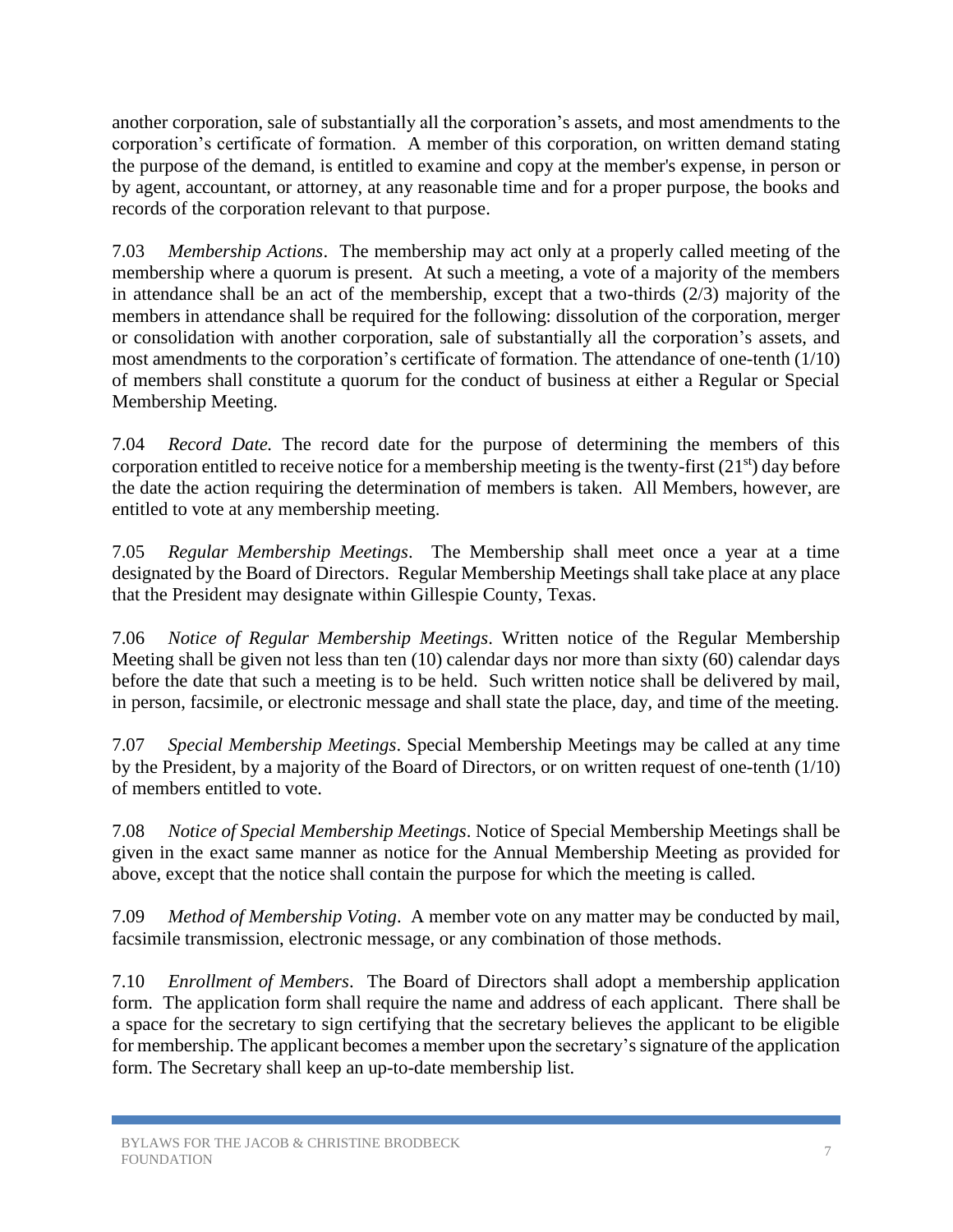7.11 *Preparation of Voting Member's List*. After setting a record date for the notice of a meeting, the Secretary shall prepare an alphabetical list of the names of all its voting members. The list must identify:

- (a) the members who are entitled to notice and the members who are not entitled to notice of the meeting;
- (b) the address of each voting member; and
- (c) the number of votes each voting member is entitled to cast at the meeting.

### **ARTICLE VIII Indemnification**

8.01 *Insurance*. The Corporation may provide indemnification insurance for the Directors, Officers, employees, and agents of this corporation, and the Board shall select the amount and limits of such insurance policy.

8.02 *Indemnification*. To the extent permitted by law, any person (and the heirs, executors, and administrators of such person) made or threatened to be made a party to any action, suit, or proceeding by reason of the fact that he is or was a Director, Officer, employee or agent of the Corporation may be indemnified by the Corporation against any and all liability and the reasonable expenses, including attorney's fees and disbursements, incurred by him (or by his heirs, executors or administrators) in connection with the defense or settlement of such action, suit, or proceeding, or in connection with any appearance therein.

8.03 *Limits on Indemnification*. Notwithstanding the above, the corporation will indemnify a person only if he acted in good faith and reasonably believed that his conduct was in the corporation's best interests. In the case of a criminal proceeding, the person may be indemnified only if he had no reasonable cause to believe his conduct was unlawful.

# **ARTICLE IX Operations**

9.01 *Execution of Documents*. Unless specifically authorized by the Board of Directors or as otherwise required by law, all final contracts, deeds, conveyances, leases, promissory notes, or legal written instruments executed in the name of and on behalf of the Corporation shall be signed and executed by the President (or such other person designated by the Board of Directors), pursuant to the general authorization of the Board. All conveyances of land by deed shall be signed by the President or two other members of Executive Committee and must be approved by resolution of the Board of Directors.

9.02 *Disbursement of Funds*. Financial Transactions which have a value of \$1,000.00 or more shall require majority approval of the Board of Directors. In all other transactions, the Treasurer (or other Director or Officer approved by the majority of the Board of Directors) may dispense with the funds of the Corporation in accordance with the annual budget approved by the Board of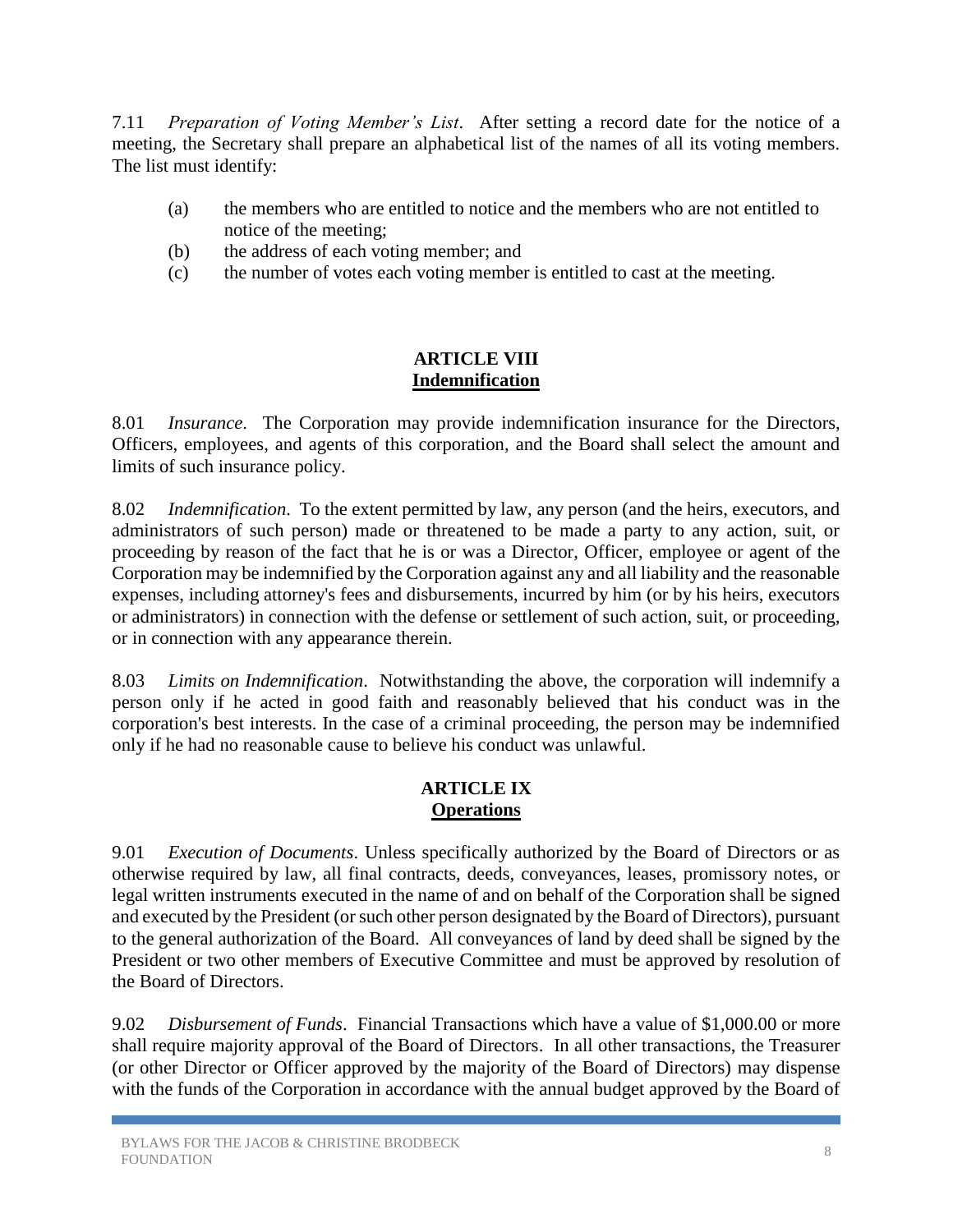Directors and the purposes of the Corporation as set out in the Certificate of Formation and these bylaws.

9.03 *Records*. The Corporation will keep correct and complete records of account and will also keep minutes of the proceedings of the Board meetings and Committees. The Corporation will keep at its principal place of business the original or a copy of its bylaws, including amendments to date certified by the Secretary of the Corporation and a membership roster.

9.04 *Inspection of Books and Records*. All books and records of this Corporation may be inspected by any Director for any purpose at any reasonable time on written demand.

9.05 *Loans to Management*. The Corporation will make no loans to any of its Directors or Officers.

9.06 *Dividends Prohibited*. A dividend may not be paid to, and no part of the income of this corporation may be distributed to, Members, Directors, or Officers of this corporation.

9.07 *Limits on Political Activity*. No substantial part of the activities of this corporation shall be carrying on propaganda, or otherwise attempting to influence legislation (except as otherwise provided by Section 501(h) of the Internal Revenue Code, as amended), nor shall this corporation participate in, or intervene in (including the publication or distribution of statements) any political campaign on behalf of or in opposition to any candidates for public office.

9.08 *Fiscal Year*. The fiscal year for the Corporation will be from January 1<sup>st</sup> to December 31<sup>st</sup>.

### **ARTICLE X Amendments to Bylaws**

- 10.01 *Substantive Amendments*
	- Substantive amendments are those that affect the structure of the organization, powers, duties, requirements or methods of operation.
	- Substantive Amendments require a two-third (2/3) majority resolution of the entire Board. Directors not present may vote by mail, facsimile transmission, electronic message, or any combination of those methods so long as a quorum is present.

10.02 *Technical Amendments*

- Technical amendments are those that affect only spelling, grammar, punctuation, parallel structure, consistent usage, or the numbering or titling of the various parts of the Bylaws or cross-references therein.
- The Secretary has the power to enter technical amendments at his/her discretion, but the Secretary must submit such amendments to the Board of Directors within ten (10) days of entering the amendment.
- Within in ten (10) days of actually receiving notice of a technical amendment, any Director may invalidate the amendment by sending written notice to the Secretary. If written notice is sent by mail, the postmark date shall determine date of notice.